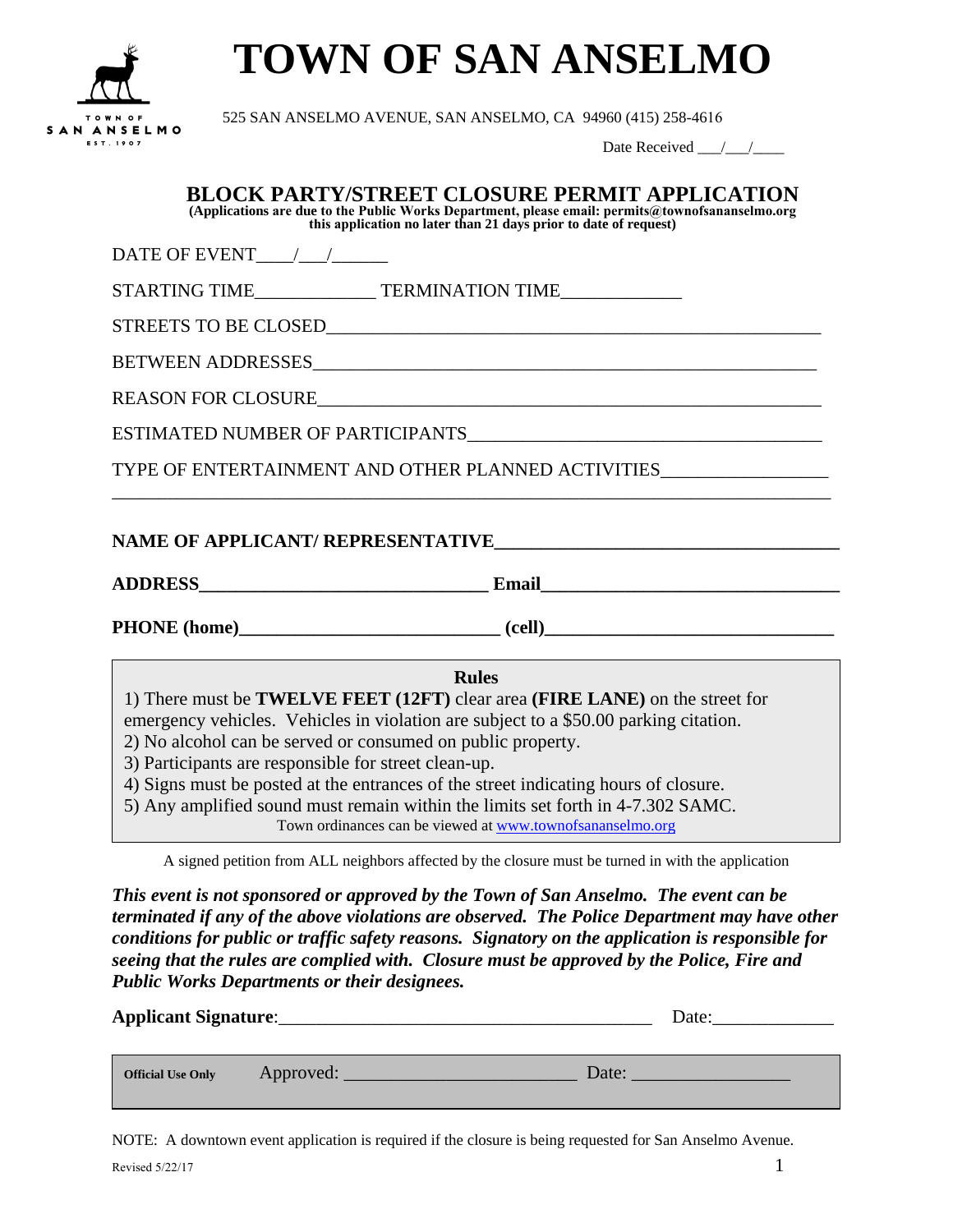

## **TOWN OF SAN ANSELMO**

525 SAN ANSELMO AVENUE, SAN ANSELMO, CA 94960 (415) 258-4616

Date Received / /

NEIGHBORHOOD NOTIFICATION FORM For Application of Block Party/ Street Closure Permit

Dear Resident:

The Town of San Anselmo will receive the attached application for a Block Party/ Street Closure Permit which would affect your neighborhood. The Town of San Anselmo would like to know if you have any objections to the proposed use or closure.

| $\mathbf{r}$<br>$\mathbf{r}$<br><b>Address</b> | <b>Signature</b> | <b>Date</b> | Objection?<br>Yes/No |
|------------------------------------------------|------------------|-------------|----------------------|
|                                                |                  |             |                      |
|                                                |                  |             |                      |
|                                                |                  |             |                      |
|                                                |                  |             |                      |
|                                                |                  |             |                      |
|                                                |                  |             |                      |
|                                                |                  |             |                      |
|                                                |                  |             |                      |
|                                                |                  |             |                      |
|                                                |                  |             |                      |
|                                                |                  |             |                      |

*(This form must be signed by all neighbors on the affected blocks and be presented with the completed Application for Block Party/Street Closure Permit. Consideration for permit approval depends on acceptance of affected neighbors.)*